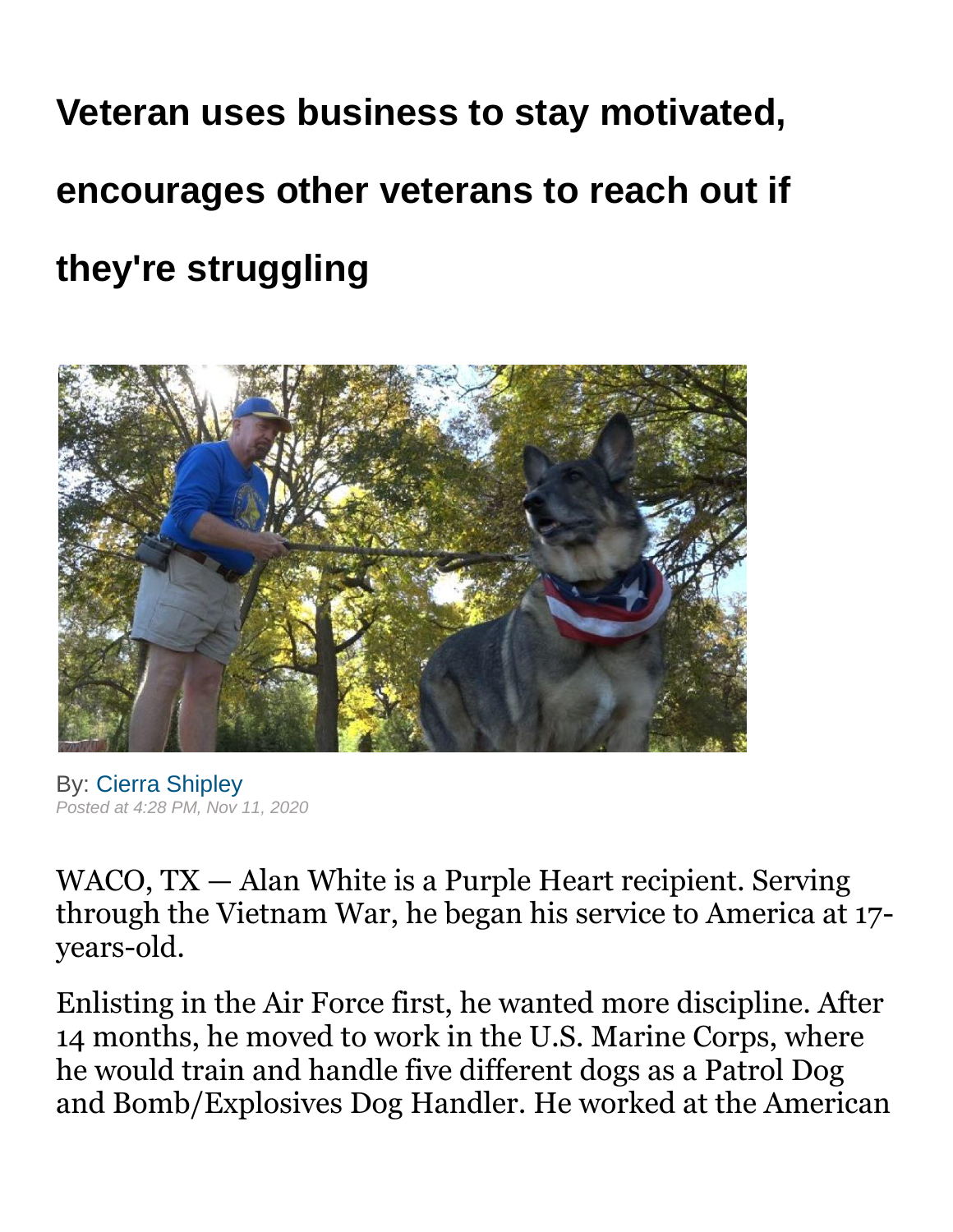Embassy in several foreign countries and ended in service with HMX-1, the Presidential Helicopter Squadron.

When you ask him why he enlisted, his response is always the same.

"It was just the thing to do," White said.

After retiring from service in 1981, he had odd jobs. He then moved to Waco and worked at the VA, where he then retired in 2016. Although, he didn't want to just quit working.

"I thought well, I don't want to be a couch potato. I want to do something. So why not do something I've already been trained to do and that's work with dogs," White said.

He decided he would train dogs and created [WhiteHaven](https://whitehavencanine.org/)  [Canine Evaluators.](https://whitehavencanine.org/)

"They're dedicated to you, and I just love them," White said. "I like to see people that have dogs have a happy home life."

White says most of the time, he's training the dog owners and in return that helps the family pup.

He loves being outside, active and keeping busy, so when the pandemic hit, White says shutting his business down for seven weeks was hard.

"Veterans who are used to being out, being very active in what they're doing and then being told to stay at home, where a mask, do this, that's tough," he said.

Instead of sitting around doing nothing, White adapted to private lessons and has had 4 COVID-19 tests throughout the year, all coming back negative.